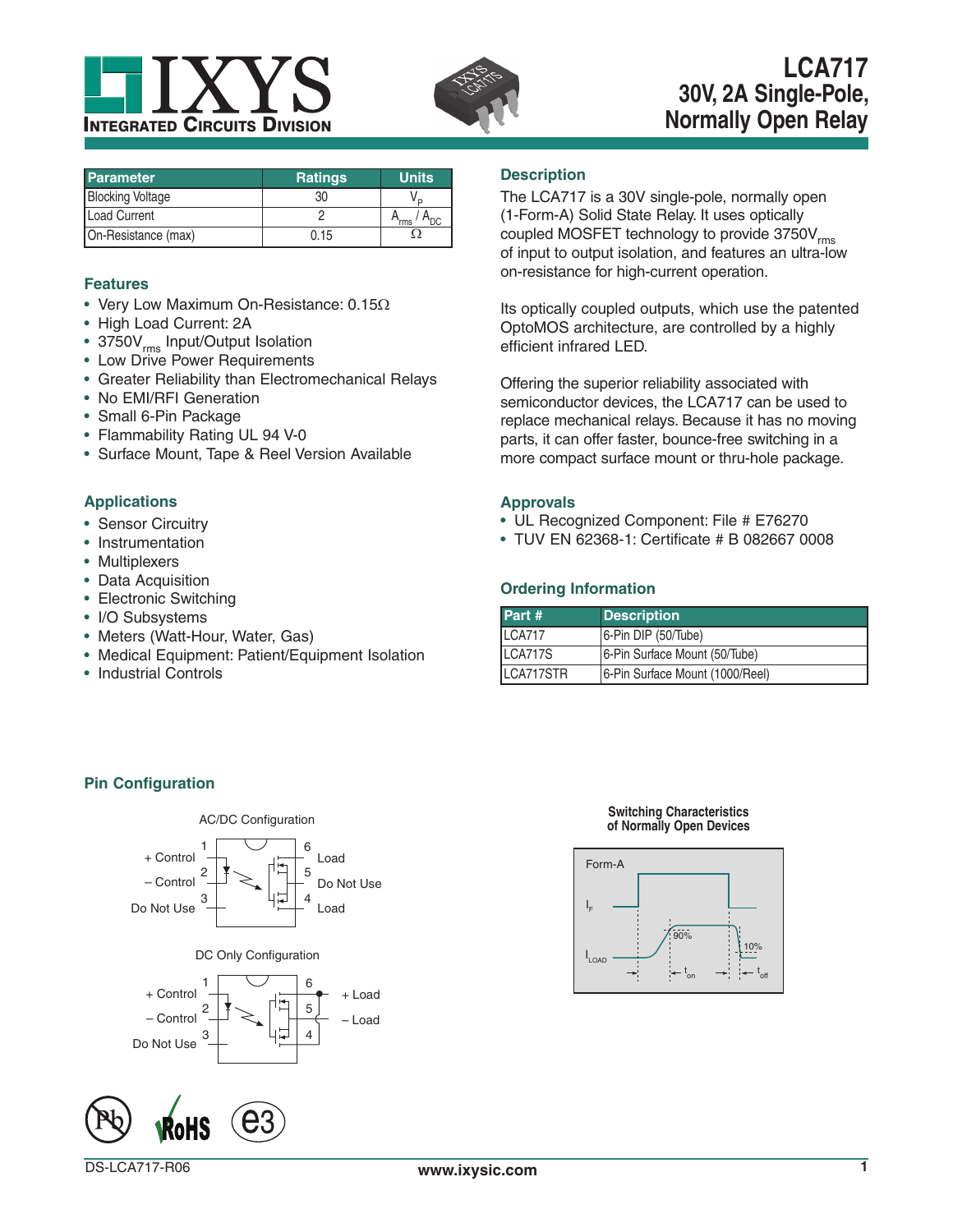# **Absolute Maximum Ratings @ 25ºC**

| Parameter                            | <b>Ratings</b>  | <b>Units</b>   |
|--------------------------------------|-----------------|----------------|
| <b>Blocking Voltage</b>              | 30              | V <sub>P</sub> |
| Reverse Input Voltage                | 5               | V              |
| Input Control Current                | 50              | mA             |
| Peak (10ms)                          |                 | A              |
| Input Power Dissipation <sup>1</sup> | 100             | mW             |
| Total Power Dissipation <sup>2</sup> | 800             | mW             |
| Isolation Voltage, Input to Output   | 3750            | rms            |
| Operational Temperature, Ambient     | $-40$ to $+85$  | °C             |
| Storage Temperature                  | $-40$ to $+125$ | °C             |

*Absolute Maximum Ratings are stress ratings. Stresses in excess of these ratings can cause permanent damage to the device. Functional operation of the device at conditions beyond those indicated in the operational sections of this data sheet is not implied.*

*Typical values are characteristic of the device at +25°C, and are the result of engineering evaluations. They are provided for information purposes only, and are not part of the manufacturing testing requirements.*

1 Derate linearly 1.33 mW / ºC

2 Derate output power linearly 6.67 mW / ºC

# **Electrical Characteristics @ 25ºC**

| <b>Parameter</b>                    | <b>Conditions</b>                            | <b>Symbol</b>                    | <b>Min</b>               | <b>Typ</b> | <b>Max</b>               | <b>Units</b>         |
|-------------------------------------|----------------------------------------------|----------------------------------|--------------------------|------------|--------------------------|----------------------|
| <b>Output Characteristics</b>       |                                              |                                  |                          |            |                          |                      |
| <b>Blocking Voltage</b>             | $I_1 = 1 \mu A$                              | V <sub>DRM</sub>                 | 30                       | ٠          | ٠                        | $V_{\rm p}$          |
| Load Current                        |                                              |                                  |                          |            |                          |                      |
| Continuous, AC/DC Configuration     |                                              |                                  |                          |            | $\overline{2}$           | $A_{rms}$ / $A_{DC}$ |
| Continuous, DC Configuration        |                                              | Ł                                | ٠                        |            | 4                        | $A_{DC}$             |
| Peak                                | $t = 10ms$                                   | <sup>I</sup> LPK                 | $\overline{\phantom{a}}$ | ٠          | ±5                       | $A_{p}$              |
| On-Resistance <sup>1</sup>          |                                              |                                  |                          |            |                          |                      |
| <b>AC/DC Configuration</b>          |                                              |                                  |                          | 0.083      | 0.15                     | $\Omega$             |
| DC Configuration                    | $I_1 = 1A$                                   | $R_{ON}$                         |                          | 0.023      | 0.04                     |                      |
| Off-State Leakage Current           | $V_i = 30V_p$                                | <sup>I</sup> LEAK                | ٠                        |            |                          | μA                   |
| <b>Switching Speeds</b>             |                                              |                                  |                          |            |                          |                      |
| Turn-On                             |                                              | $t_{on}$                         |                          | 0.92       | 3                        |                      |
| Turn-Off                            | $I_F = 5mA, V_L = 10V$                       | $t_{\rm off}$                    |                          | 0.44       | 3                        | ms                   |
| Output Capacitance                  | $I_F = 0$ mA, V <sub>1</sub> = 15V, f = 1MHz | $\overline{C}_{\underline{OUT}}$ | ٠                        | 100        | ٠                        | pF                   |
| <b>Input Characteristics</b>        |                                              |                                  |                          |            |                          |                      |
| Input Control Current to Activate   | $=1A$                                        | ŀF                               | ٠                        | 0.115      | $\overline{2}$           | mA                   |
| Input Control Current to Deactivate |                                              | ΙF                               | 0.1                      | ä,         | $\overline{\phantom{a}}$ | mA                   |
| Input Voltage Drop                  | $-5mA$                                       | $V_F$                            | 0.9                      | 1.36       | 1.5                      | $\vee$               |
| Reverse Input Current               | $V_B = 5V$                                   | 'R                               | ٠                        | ٠          | 10                       | μA                   |
| <b>Common Characteristics</b>       |                                              |                                  |                          |            |                          |                      |
| Input to Output Capacitance         | $V_{10} = 0V$ , f=1MHz                       | $C_{10}$                         | ٠                        | 3          | ٠                        | pF                   |

<sup>1</sup> Measurement taken within 1 second of on-time.

# **ESD Rating**

| <b>ESD Rating (Human Body Model)</b> |  |
|--------------------------------------|--|
| 1000 Volts                           |  |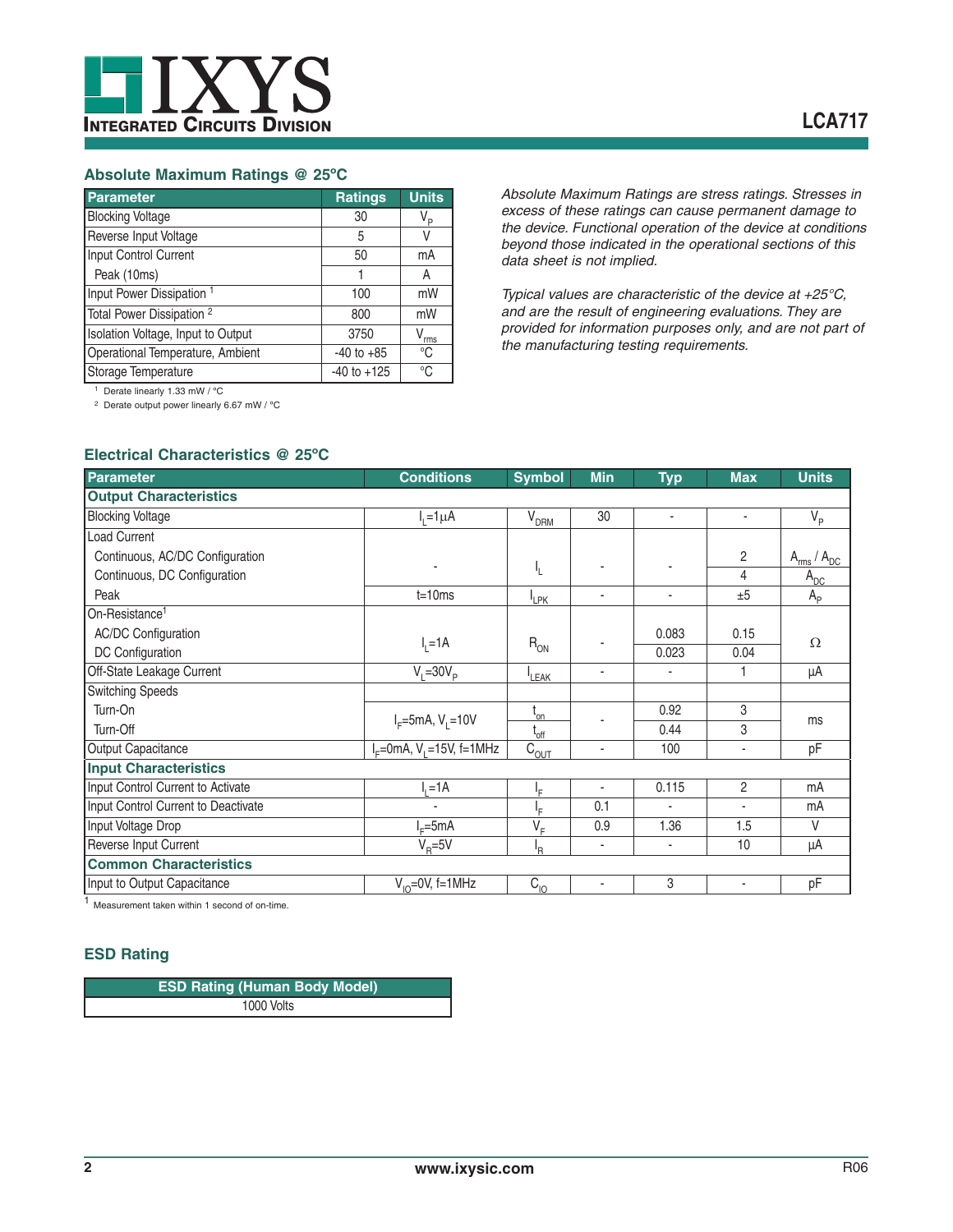















**Typical Turn-On Time**

















**Typical Turn-Off Time vs. Temperature** 700 650 I  $_{\rm F}$ =1mA Îεr 600  $=2m$ I 550 F 500 450  $=5m$ I 400 F 350  $300 -40$ 

**Turn-Off Time (**P**s)**

Turn-Off Time

**Temperature (ºC)** -40 -20 0 20 40 60 80 100

\*Unless otherwise noted, data presented in these graphs is typical of device operation at 25ºC.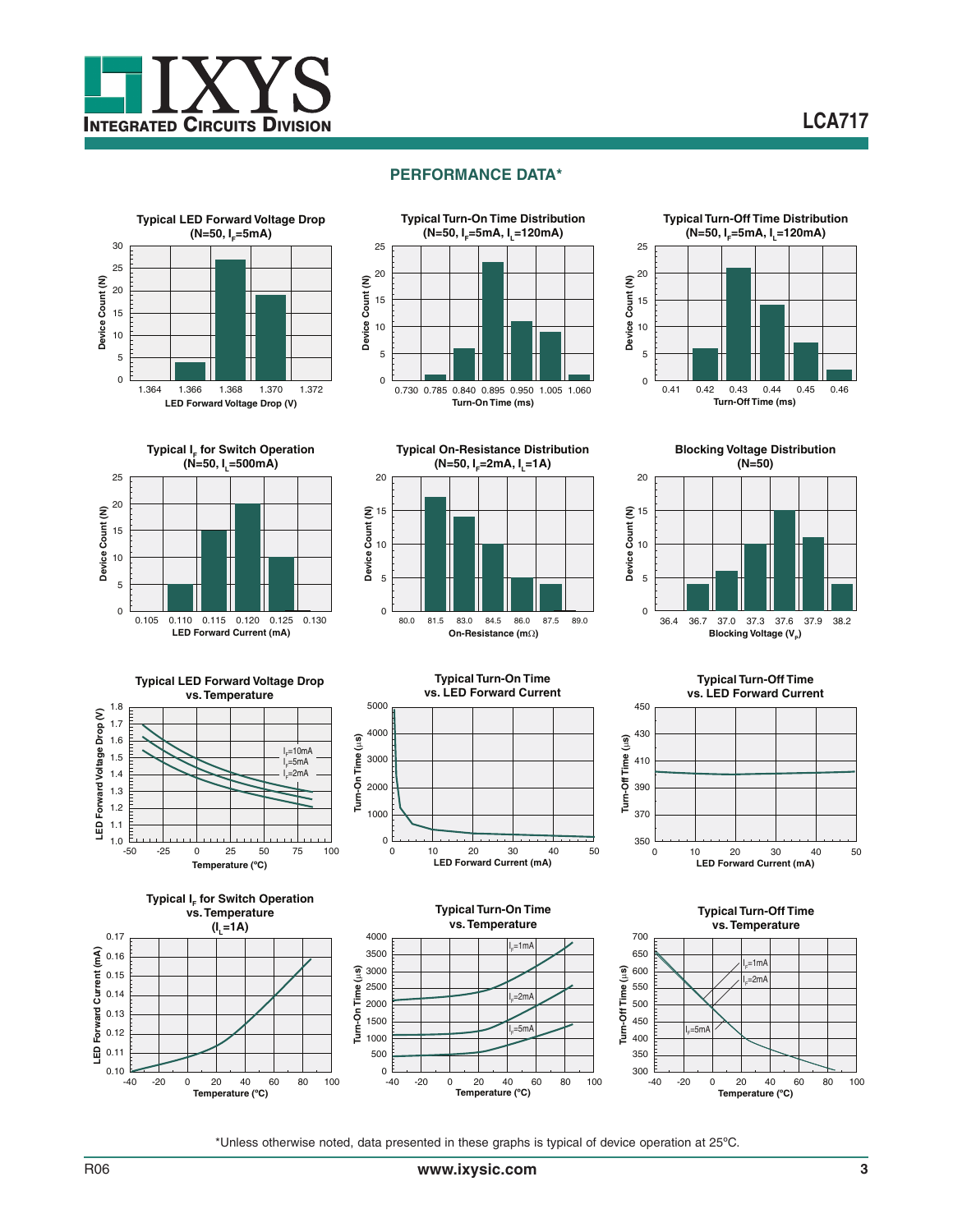

# **LCA717**

### **PERFORMANCE DATA\***



\*Unless otherwise noted, data presented in these graphs is typical of device operation at 25ºC.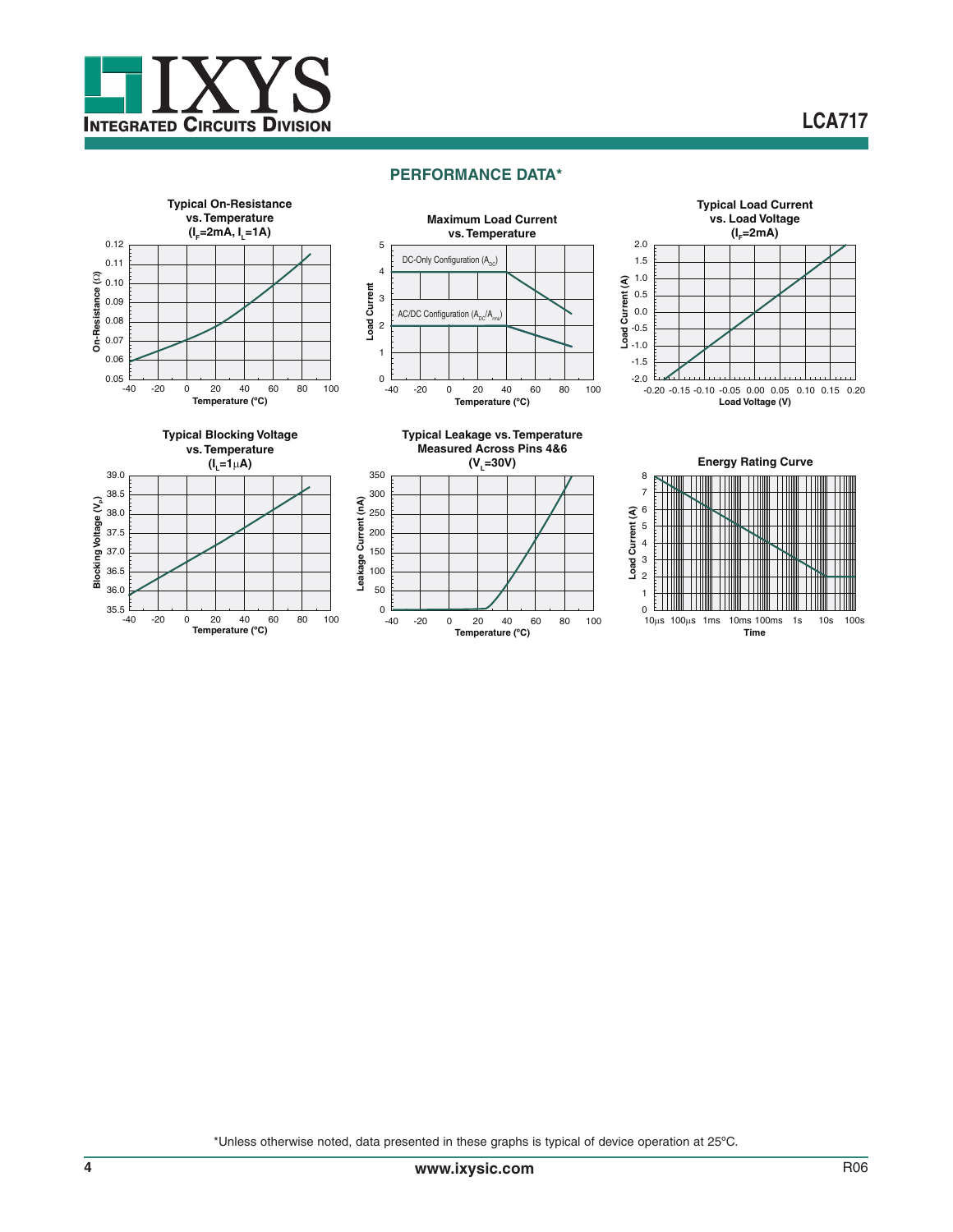

### **Manufacturing Information**

### **Moisture Sensitivity**

All plastic encapsulated semiconductor packages are susceptible to moisture ingression. IXYS Integrated Circuits classifies its plastic encapsulated devices for moisture sensitivity according to the latest version of the joint industry standard, **IPC/JEDEC J-STD-020**, in force at the time of product evaluation. We test all of our products to the maximum conditions set forth in the standard, and guarantee proper operation of our devices when handled according to the limitations and information in that standard as well as to any limitations set forth in the information or standards referenced below.

Failure to adhere to the warnings or limitations as established by the listed specifications could result in reduced product performance, reduction of operable life, and/or reduction of overall reliability.

This product carries a **Moisture Sensitivity Level (MSL)** classification as shown below, and should be handled according to the requirements of the latest version of the joint industry standard **IPC/JEDEC J-STD-033**.

| <b>Device</b> | Moisture Sensitivity Level (MSL) Classification |  |
|---------------|-------------------------------------------------|--|
| LCA717S       | MSL <sub>1</sub>                                |  |

# **ESD Sensitivity**



This product is ESD Sensitive, and should be handled according to the industry standard **JESD-625**.

### **Soldering Profile**

Provided in the table below is the **IPC/JEDEC J-STD-020** Classification Temperature  $(T<sub>C</sub>)$  and the maximum total dwell time ( $t_P$ ) in all reflow processes that the body temperature of these surface mount devices may be ( $T_C$  - 5)°C or greater. The device's body temperature must not exceed the Classification Temperature at any time during reflow soldering processes.

| <b>Device</b> | Classification Temperature (T <sub>a</sub> ) | Dwell Time $(t_n)$ | <b>Max Reflow Cycles</b> |
|---------------|----------------------------------------------|--------------------|--------------------------|
| LCA717S       | 250°C                                        | 30 seconds         |                          |

For through-hole devices, the maximum pin temperature and maximum dwell time through all solder waves is provided in the table below. Dwell time is the interval beginning when the pins are initially immersed into the solder wave until they exit the solder wave. For multiple waves, the dwell time is from entering the first wave until exiting the last wave. During this time, pin temperatures must not exceed the maximum temperature given in the table below. Body temperature of the device must not exceed the limit shown in the table below at any time during the soldering process.

| Device | <b>Maximum Pin Temperature</b> | <b>Maximum Body Temperature</b> | <b>Maximum Dwell Time</b> | <b>Wave Cycles</b> |
|--------|--------------------------------|---------------------------------|---------------------------|--------------------|
| CA717  | 260°C                          | 250°C                           | 10 seconds*               |                    |

### **Board Wash**

\*Total cumulative duration of all waves.

IXYS Integrated Circuits recommends the use of no-clean flux formulations. Board washing to reduce or remove flux residue following the solder reflow process is acceptable provided proper precautions are taken to prevent damage to the device. These precautions include but are not limited to: using a low pressure wash and providing a follow up bake cycle sufficient to remove any moisture trapped within the device due to the washing process. Due to the variability of the wash parameters used to clean the board, determination of the bake temperature and duration necessary to remove the moisture trapped within the package is the responsibility of the user (assembler). Cleaning or drying methods that employ ultrasonic energy may damage the device and should not be used. Additionally, the device must not be exposed to halide flux or solvents.

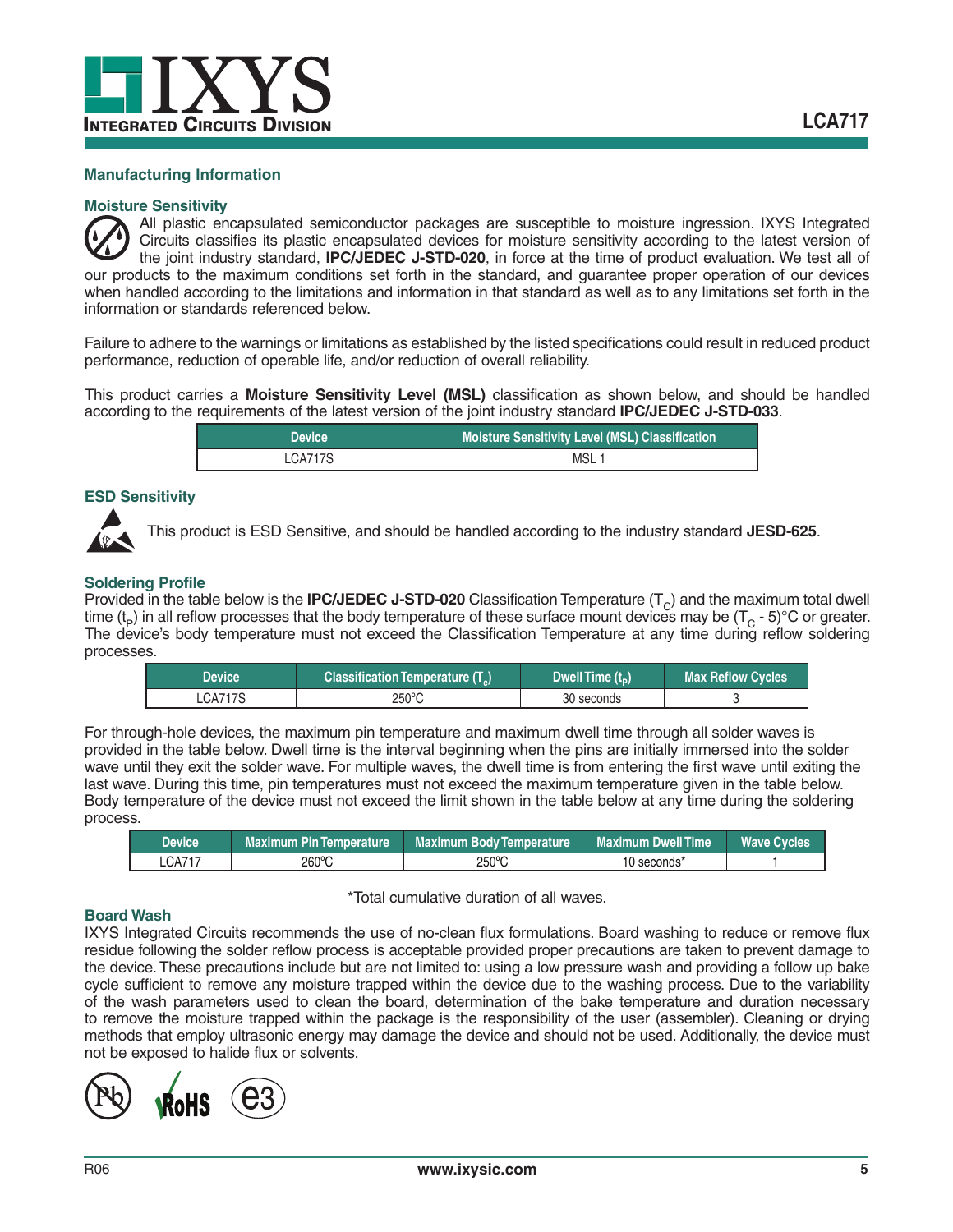

# **MECHANICAL DIMENSIONS**

# **LCA717**



đ

Controlling dimension: inches

**Dimensions** mm (inches)

2.540±0.127  $(0.100 \pm 0.005)$ 

7.620±0.127 (0.300±0.005)

 $\downarrow$ 

 $\overline{+}$ 

# **LCA717S**











Controlling dimension: inches

**Dimensions** mm (inches)